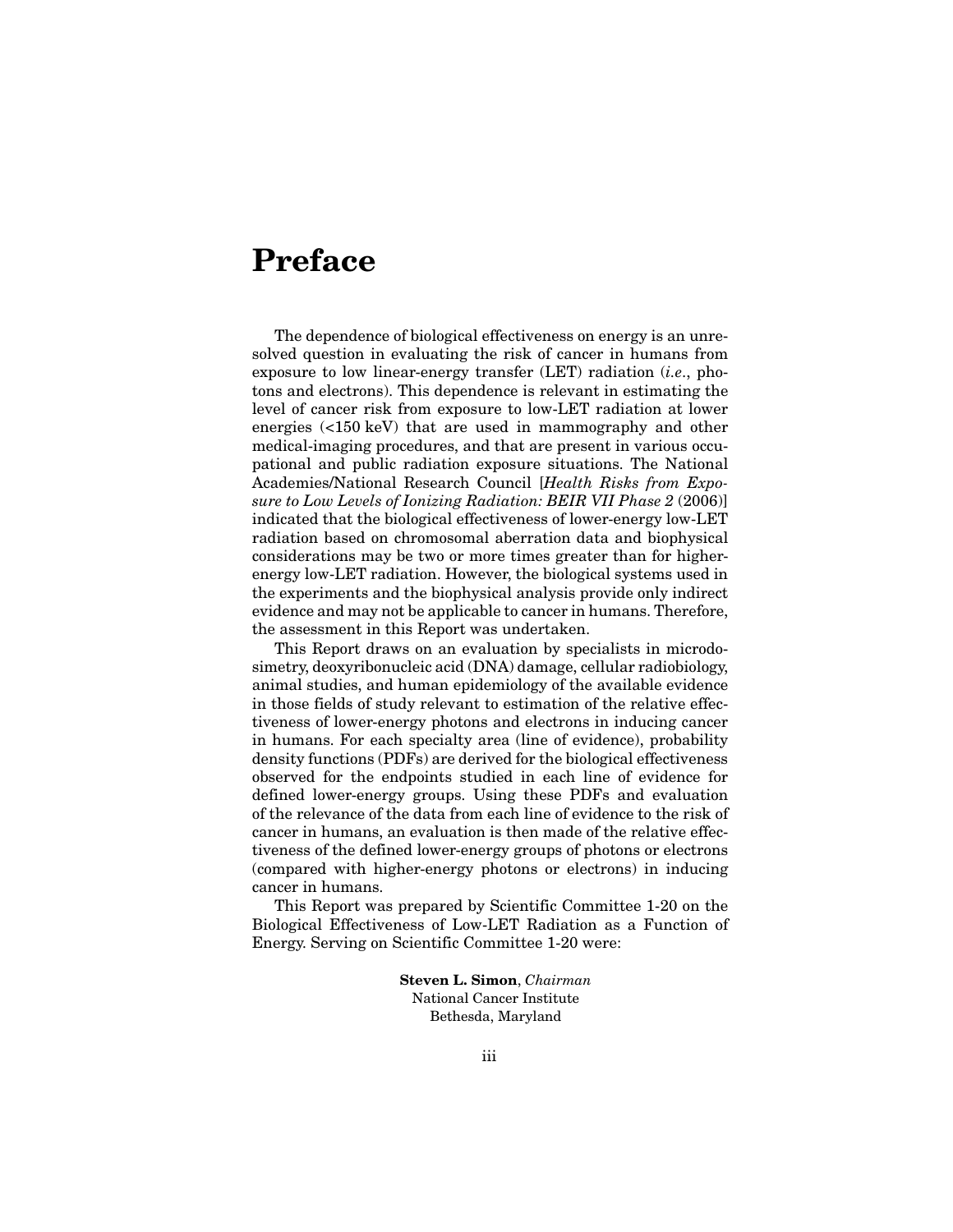iv / PREFACE

## *Members*

**Leslie A. Braby** Texas A&M University College Station, Texas

**Dudley T. Goodhead** Medical Research Council Oxford, United Kingdom

**Kiyohiko Mabuchi** National Cancer Institute Bethesda, Maryland

**David B. Richardson** University of North Carolina Chapel Hill, North Carolina

**Polly Y. Chang**  SRI International Menlo Park, California

**Stephen C. Hora** Center for Risk and Economic Analysis of Terrorism Events Los Angeles, California

**Jerome S. Puskin**  U.S. Environmental Protection Agency Washington, D.C.

**James D. Tucker** Wayne State University Detroit, Michigan

## *Consultants*

**Keith F. Eckerman** Oak Ridge National Laboratory Oak Ridge, Tennessee

**David C. Kocher**  Oak Ridge Center for Risk Analysis Oak Ridge, Tennessee

## **Eliseo Vañó**

Complutense University Madrid, Spain

> *NCRP Secretariat* **Marvin Rosenstein**, *Staff Consultant* **Cindy L. O'Brien**, *Managing Editor* **Laura J. Atwell**, *Office Manager* **James R. Cassata**, *Executive Director* (2012 – 2014) **David A. Smith**, *Executive Director* (2014 – 2016) **Kathryn D. Held**, *Executive Director and Chief Science Officer* (2016)

The Council expresses appreciation to the Committee members for the time and effort devoted to the preparation of this Report, and to the Centers for Disease Control and Prevention (Grants 5UE1EH000989, 5NUE1EH001315) for the financial support provided during its preparation.